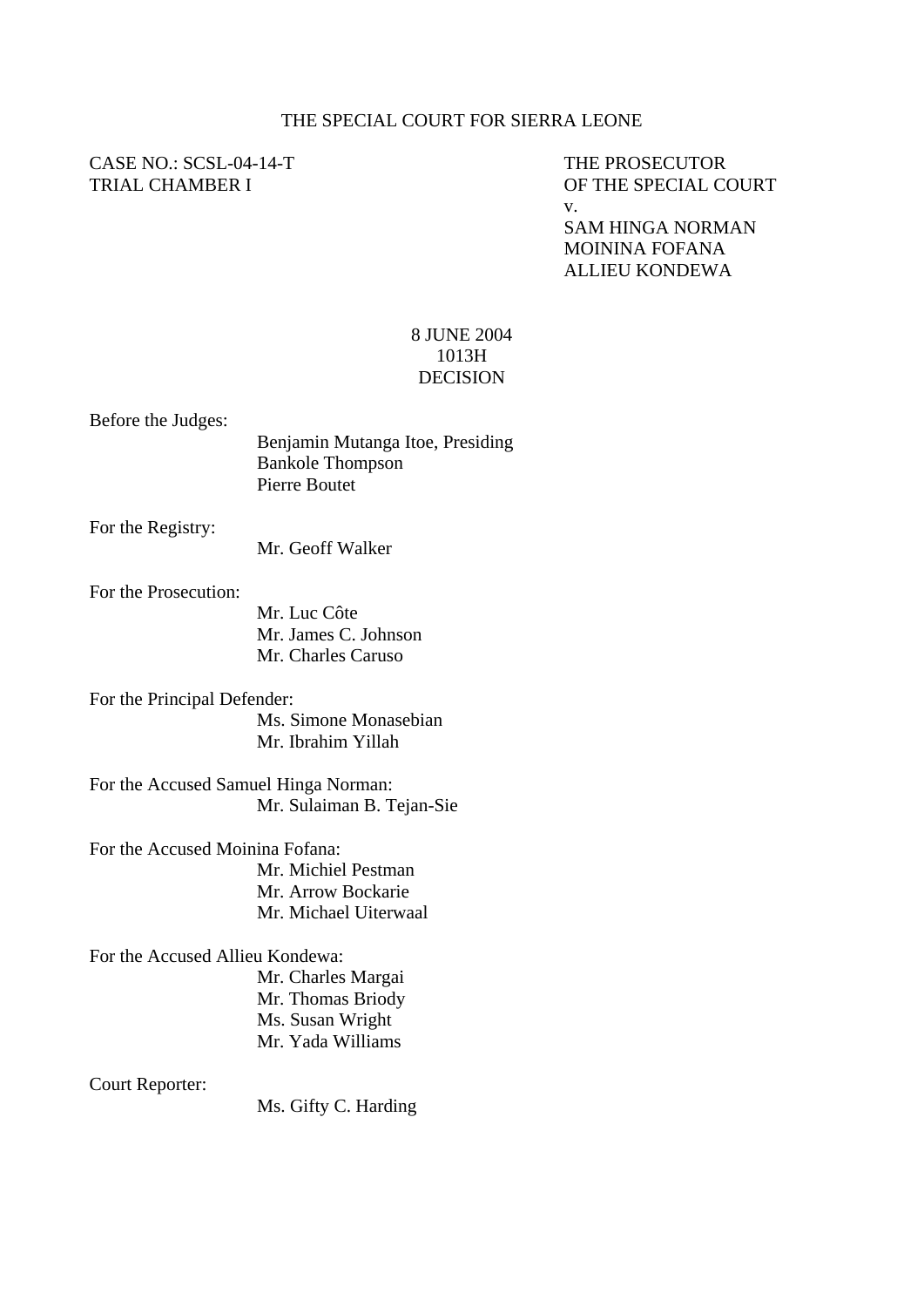### 1 P R O C E E D I N G S

|                | PROCEEDINGS                                                                                                 |
|----------------|-------------------------------------------------------------------------------------------------------------|
| $\overline{2}$ | MR. PRESIDENT:                                                                                              |
| 3              | Can you please call the matter that is listed for today?                                                    |
| 4              | MR. WALKER:                                                                                                 |
| 5              | This is Case No. SCSL-2004-14, the Prosecutor against Sam Hinga Norman, Moinina Fofana and                  |
| 6              | Allieu Kondewa, which is listed for trial.                                                                  |
| 7              | MR. PRESIDENT:                                                                                              |
| 8              | The interpreters are reminded they are still bound by their oath. I hope they have heard me.                |
| 9              |                                                                                                             |
| 10             | This is our decision on the request contained in Exhibit 1.                                                 |
| 11             |                                                                                                             |
| 12             | The Trial Chamber of the Special Court of Sierra Leone, composed of Judge Benjamin Mutanga Itoe,            |
| 13             | Presiding Judge, Judge Bankole Thompson, and Judge Pierre Boutet, mindful of the letter dated the           |
| 14             | 3rd of June 2004 written by the first Accused, Samuel Hinga Norman, and addressed to Principal              |
| 15             | Defender indicating his intention to defend himself from that day henceforth;                               |
| 16             |                                                                                                             |
| 17             | Mindful of the provisions of Article 17 sub-section 4(b), 17 sub-section 4(c) and 17 sub-section 4(d) of    |
| 18             | the Statute of the Special Court;                                                                           |
| 19             |                                                                                                             |
| 20             | Mindful of the international human rights norms which guarantee both a right of self representation         |
| 21             | and a right of legal existence;                                                                             |
| 22             |                                                                                                             |
| 23             | Mindful in this regard of the provisions of Article 14 of the International Covenant on Civil and Political |
| 24             | Rights;                                                                                                     |
| 25             |                                                                                                             |
| 26             | Mindful of Rule 26 bis of the Rules of Procedure and Evidence;                                              |
| 27             |                                                                                                             |
| 28             | Mindful of the provisions of the directive for the assignment of counsel for the Special Court              |
| 29             | promulgated by the Registrar on the 3rd of October 2003;                                                    |
| 30             |                                                                                                             |
| 31             | Mindful of the overall and overriding interest of justice, this is our decision, and it is unanimous:       |
| 32             |                                                                                                             |
| 33             | The facts are that by a decision dated the 28th of January 2004, the Trial Chamber ordered a                |
| 34             | consolidation of the indictment and a joint trial of the three CDF group of detainees; namely, Samuel       |
| 35             | Hinga Norman, Moinina Fofana and Allieu Kondewa. On the 11th of May 2004, we issued a                       |
| 36             | scheduling order indicating the 3rd of June 2004 as the date for the commencement of the trial of the       |
| 37             | case against the said CDF group of indictees of which Samuel Hinga Norman is the first Accused,             |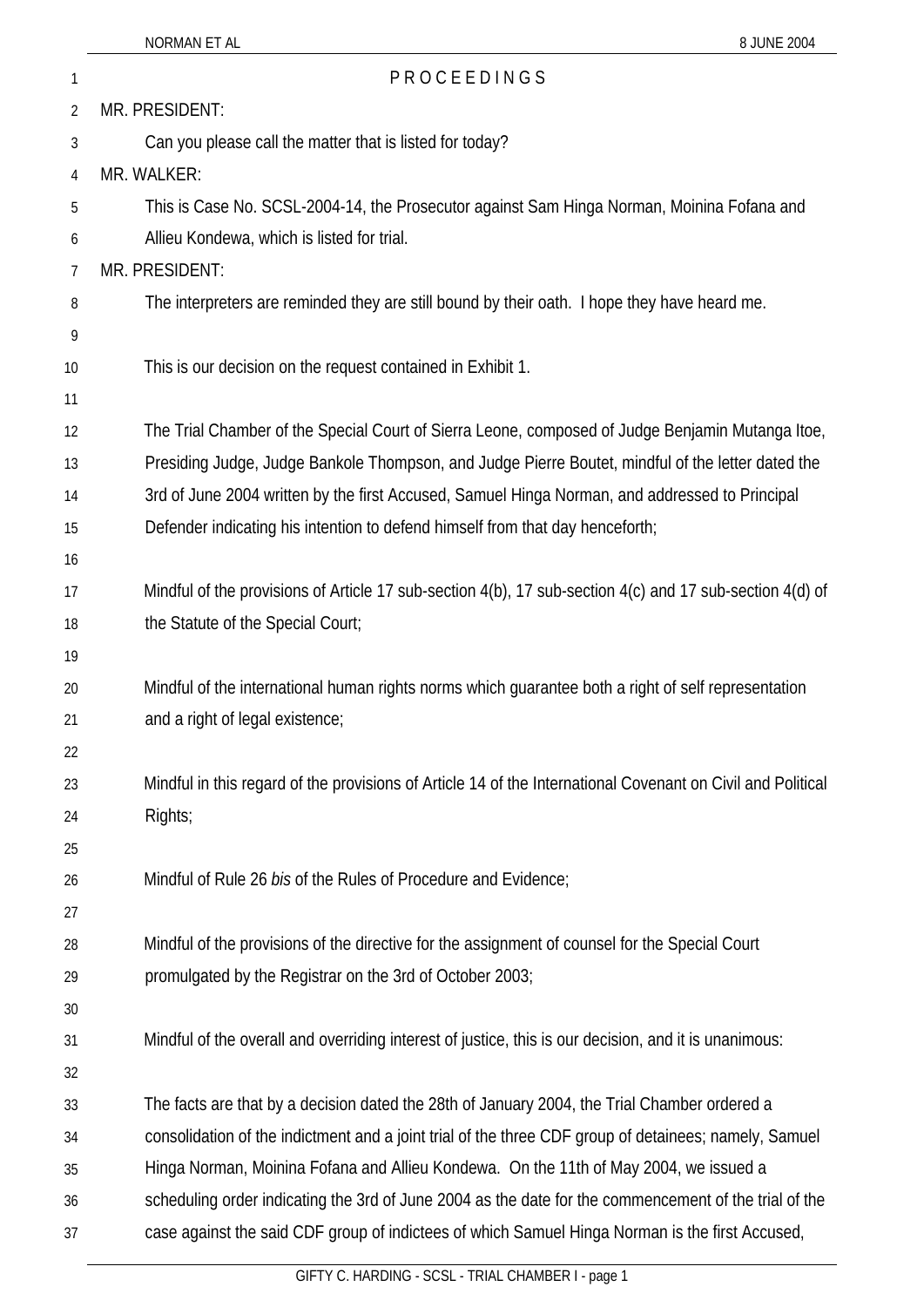|                | NORMAN ET AL<br>8 JUNE 2004                                                                                 |
|----------------|-------------------------------------------------------------------------------------------------------------|
| 1              | with Moinina Fofana and Allieu Kondewa as the co-accused.                                                   |
| $\overline{2}$ |                                                                                                             |
| 3              | On this date, after the opening statement of the Prosecutor, pursuant to Rule 84 of the Rules, the          |
| 4              | Court rose to resume at 2:30 on this same date. The first Accused, Samuel Hinga Norman, in the              |
| 5              | interval, addressed a letter in manuscript to the Principal Defender. The letter is dated the 3rd of June   |
| 6              | 2004. In that letter now labelled Exhibit 1 which was received by the Chief of the Special Court            |
| 7              | Detention Facility at 1:30 p.m. on that day and handed over to the judges in Chamber, the first             |
| 8              | Accused had this to say and we quote:                                                                       |
| 9              |                                                                                                             |
| 10             | "The Principal Defender, SCSL, Freetown, Sierra. Dear Sir/Madam, Self Defence" -- that is the               |
| 11             | object -- the subject matter of the letter -- "This is to inform you that I have, as indicated this morning |
| 12             | before the start of the trial in the case against me, finally decided to, one, appear for myself, represent |
| 13             | myself, defend myself, effective today, the 3rd of June 2004. And to state further that any                 |
| 14             | representation by my counsel on my behalf does not, repeat, not carry my consent or have it.                |
| 15             | Regards, Chief Samuel Hinga Norman, 3rd of June 2004."                                                      |
| 16             |                                                                                                             |
| 17             | Whilst the Chamber, the Prosecution, counsel and everybody was poised to commence the trial on              |
| 18             | the 3rd of June 2004 after the opening statement of the Prosecution, pursuant, as we have said, to          |
| 19             | the provisions of Rule 84 of the Rules of Procedure and Evidence, the first Accused informed the            |
| 20             | Court through Exhibit 1 that he was dispensing with all his counsel, who we note have been acting for       |
| 21             | him since his incarceration in Bonthe Island in March 2003, and more precisely, in court since the          |
| 22             | 17th of March 2003.                                                                                         |
| 23             |                                                                                                             |
| 24             | On the law that applies to this situation, we would like to say that the representation of suspects and     |
| 25             | of accused persons by counsel is guaranteed by Article 17 of the Statute which spells out the rights of     |
| 26             | the Accused. Article 17(4) on this issue stipulates as follows: "In the determination of any charge         |
| 27             | against the accused pursuant to the present Statute, he or she shall be entitled to the following           |
| 28             | minimum guarantees in full equality;                                                                        |
| 29             |                                                                                                             |
| 30             | "(B) To have adequate time and facilities for the representation of his or her defence -- for the           |
| 31             | preparation of his or her defence and to communicate to counsel his or her own choosing;                    |
| 32             |                                                                                                             |
| 33             | "(C) To be tried in his presence -- in his or her presence and to defend himself or herself in person or    |
| 34             | through legal assistance of his choice." I repeat, "to defend himself or herself in person or through       |
| 35             | legal assistance of his or her choice; to be informed, if he or she does not have legal assistance, of      |
| 36             | his rights and to have the legal assistance assigned to him or her in any case where the interest of        |
| 37             | justice so require and without payment by him or her of any such -- in any such case if he or she does      |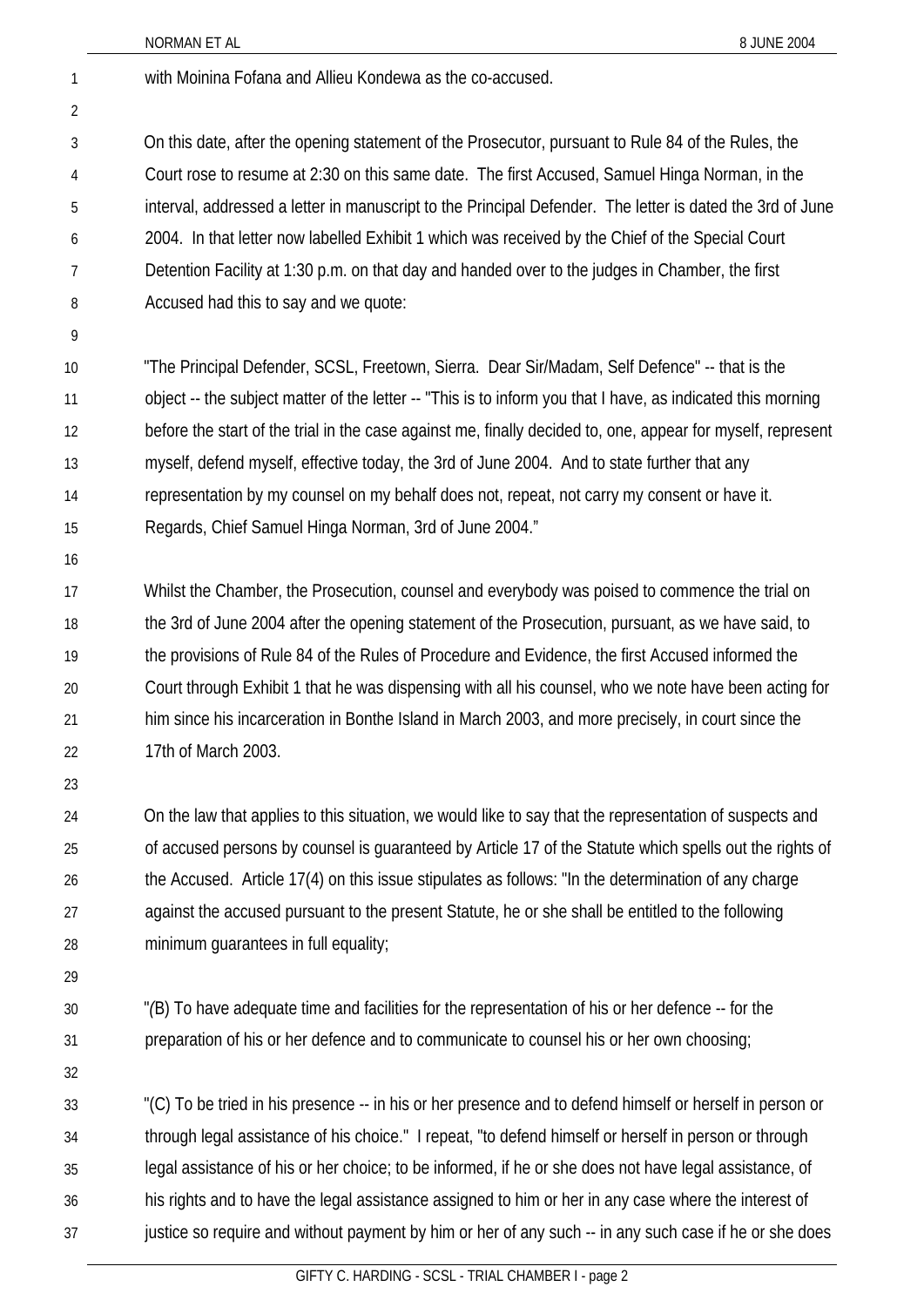| not have sufficient means to pay for it."<br>1<br>2<br>Article 26 bis of the Rules of Procedure and Evidence provides as follows:<br>3<br>4<br>"The Trial Chamber and the Appeals Chamber shall ensure that a trial is fair and expeditious and that<br>5<br>proceedings before the Special Court are conducted in accordance with the Agreement, the Statute<br>6<br>and the Rules with full respect for the right of the accused and due regard for the protection of victims<br>7<br>and witnesses."<br>8<br>9<br>Clearly, as a matter of statutory construction, Article 17(4)(D) does guarantee an accused person first<br>10<br>and foremost, the right to self-representation. This is clear from the plain and literal meaning of that<br>11<br>provision. But the crucial question to focus on is whether this guaranteed right of self-representation<br>12<br>is absolute, having regard to the statutory purport and intendment -- the intendment of Article<br>13<br>17(4)(D). In the judgment of this Trial Chamber, the answer is that the said right is not absolute;<br>14<br>rather, it is a qualified right.<br>15<br>16<br>This interpretation of the statutory provision is amply corroborated by the qualifying clause of<br>17<br>Article 17(4)(D) to wit, and I quote, "To have legal assistance assigned to him or her in any case<br>18<br>where the interest of justice so require."<br>19<br>20<br>In the light of these provisions, it is clear, and the Chamber so holds, that the right to self-<br>21<br>representation by an accused person is a qualified and not an absolute right, and particularly so<br>22<br>because Article 17(4)(D) provides that legal assistance could be assigned to him or her in cases<br>23<br>where the interest of justice so require.<br>24<br>25<br>The interest of justice, we observe as a Chamber, is a multifaceted legal concept which is all<br>26<br>encompassing and the vital component of the principle of the rule of law. In this case, for instance,<br>27<br>where the first Accused, Samuel Hinga Norman, has been in detention since the month of March<br>28<br>2003, the interest of justice require, as is provided for in Article 17 sub-section $4/C$ ) of the Statute, that<br>29<br>he be tried without undue delay. This, as provided for under Rule 26 bis of the Rules of Procedure<br>30<br>and Evidence, connotes the necessity and obligation imposed on the Chamber to ensure that a trial is<br>31<br>fair and expeditious and that even though this right is conditioned to a full respect of the rights of the<br>32<br>accused, we consider and so hold that these rights would not include an absolute right of self-<br>33<br>representation.<br>34<br>35<br>The question to put here is whether the attendant consequences that would flow from our granting the<br>36 |    | NORMAN ET AL<br>8 JUNE 2004                                                                                |
|--------------------------------------------------------------------------------------------------------------------------------------------------------------------------------------------------------------------------------------------------------------------------------------------------------------------------------------------------------------------------------------------------------------------------------------------------------------------------------------------------------------------------------------------------------------------------------------------------------------------------------------------------------------------------------------------------------------------------------------------------------------------------------------------------------------------------------------------------------------------------------------------------------------------------------------------------------------------------------------------------------------------------------------------------------------------------------------------------------------------------------------------------------------------------------------------------------------------------------------------------------------------------------------------------------------------------------------------------------------------------------------------------------------------------------------------------------------------------------------------------------------------------------------------------------------------------------------------------------------------------------------------------------------------------------------------------------------------------------------------------------------------------------------------------------------------------------------------------------------------------------------------------------------------------------------------------------------------------------------------------------------------------------------------------------------------------------------------------------------------------------------------------------------------------------------------------------------------------------------------------------------------------------------------------------------------------------------------------------------------------------------------------------------------------------------------------------------------------------------------------------------------------------------------------------------------------------------------------------------------------------------------------------------------------------------------------------------------------------------------------------------------------------------------------------------------------------------------------------------------------------|----|------------------------------------------------------------------------------------------------------------|
|                                                                                                                                                                                                                                                                                                                                                                                                                                                                                                                                                                                                                                                                                                                                                                                                                                                                                                                                                                                                                                                                                                                                                                                                                                                                                                                                                                                                                                                                                                                                                                                                                                                                                                                                                                                                                                                                                                                                                                                                                                                                                                                                                                                                                                                                                                                                                                                                                                                                                                                                                                                                                                                                                                                                                                                                                                                                                |    |                                                                                                            |
|                                                                                                                                                                                                                                                                                                                                                                                                                                                                                                                                                                                                                                                                                                                                                                                                                                                                                                                                                                                                                                                                                                                                                                                                                                                                                                                                                                                                                                                                                                                                                                                                                                                                                                                                                                                                                                                                                                                                                                                                                                                                                                                                                                                                                                                                                                                                                                                                                                                                                                                                                                                                                                                                                                                                                                                                                                                                                |    |                                                                                                            |
|                                                                                                                                                                                                                                                                                                                                                                                                                                                                                                                                                                                                                                                                                                                                                                                                                                                                                                                                                                                                                                                                                                                                                                                                                                                                                                                                                                                                                                                                                                                                                                                                                                                                                                                                                                                                                                                                                                                                                                                                                                                                                                                                                                                                                                                                                                                                                                                                                                                                                                                                                                                                                                                                                                                                                                                                                                                                                |    |                                                                                                            |
|                                                                                                                                                                                                                                                                                                                                                                                                                                                                                                                                                                                                                                                                                                                                                                                                                                                                                                                                                                                                                                                                                                                                                                                                                                                                                                                                                                                                                                                                                                                                                                                                                                                                                                                                                                                                                                                                                                                                                                                                                                                                                                                                                                                                                                                                                                                                                                                                                                                                                                                                                                                                                                                                                                                                                                                                                                                                                |    |                                                                                                            |
|                                                                                                                                                                                                                                                                                                                                                                                                                                                                                                                                                                                                                                                                                                                                                                                                                                                                                                                                                                                                                                                                                                                                                                                                                                                                                                                                                                                                                                                                                                                                                                                                                                                                                                                                                                                                                                                                                                                                                                                                                                                                                                                                                                                                                                                                                                                                                                                                                                                                                                                                                                                                                                                                                                                                                                                                                                                                                |    |                                                                                                            |
|                                                                                                                                                                                                                                                                                                                                                                                                                                                                                                                                                                                                                                                                                                                                                                                                                                                                                                                                                                                                                                                                                                                                                                                                                                                                                                                                                                                                                                                                                                                                                                                                                                                                                                                                                                                                                                                                                                                                                                                                                                                                                                                                                                                                                                                                                                                                                                                                                                                                                                                                                                                                                                                                                                                                                                                                                                                                                |    |                                                                                                            |
|                                                                                                                                                                                                                                                                                                                                                                                                                                                                                                                                                                                                                                                                                                                                                                                                                                                                                                                                                                                                                                                                                                                                                                                                                                                                                                                                                                                                                                                                                                                                                                                                                                                                                                                                                                                                                                                                                                                                                                                                                                                                                                                                                                                                                                                                                                                                                                                                                                                                                                                                                                                                                                                                                                                                                                                                                                                                                |    |                                                                                                            |
|                                                                                                                                                                                                                                                                                                                                                                                                                                                                                                                                                                                                                                                                                                                                                                                                                                                                                                                                                                                                                                                                                                                                                                                                                                                                                                                                                                                                                                                                                                                                                                                                                                                                                                                                                                                                                                                                                                                                                                                                                                                                                                                                                                                                                                                                                                                                                                                                                                                                                                                                                                                                                                                                                                                                                                                                                                                                                |    |                                                                                                            |
|                                                                                                                                                                                                                                                                                                                                                                                                                                                                                                                                                                                                                                                                                                                                                                                                                                                                                                                                                                                                                                                                                                                                                                                                                                                                                                                                                                                                                                                                                                                                                                                                                                                                                                                                                                                                                                                                                                                                                                                                                                                                                                                                                                                                                                                                                                                                                                                                                                                                                                                                                                                                                                                                                                                                                                                                                                                                                |    |                                                                                                            |
|                                                                                                                                                                                                                                                                                                                                                                                                                                                                                                                                                                                                                                                                                                                                                                                                                                                                                                                                                                                                                                                                                                                                                                                                                                                                                                                                                                                                                                                                                                                                                                                                                                                                                                                                                                                                                                                                                                                                                                                                                                                                                                                                                                                                                                                                                                                                                                                                                                                                                                                                                                                                                                                                                                                                                                                                                                                                                |    |                                                                                                            |
|                                                                                                                                                                                                                                                                                                                                                                                                                                                                                                                                                                                                                                                                                                                                                                                                                                                                                                                                                                                                                                                                                                                                                                                                                                                                                                                                                                                                                                                                                                                                                                                                                                                                                                                                                                                                                                                                                                                                                                                                                                                                                                                                                                                                                                                                                                                                                                                                                                                                                                                                                                                                                                                                                                                                                                                                                                                                                |    |                                                                                                            |
|                                                                                                                                                                                                                                                                                                                                                                                                                                                                                                                                                                                                                                                                                                                                                                                                                                                                                                                                                                                                                                                                                                                                                                                                                                                                                                                                                                                                                                                                                                                                                                                                                                                                                                                                                                                                                                                                                                                                                                                                                                                                                                                                                                                                                                                                                                                                                                                                                                                                                                                                                                                                                                                                                                                                                                                                                                                                                |    |                                                                                                            |
|                                                                                                                                                                                                                                                                                                                                                                                                                                                                                                                                                                                                                                                                                                                                                                                                                                                                                                                                                                                                                                                                                                                                                                                                                                                                                                                                                                                                                                                                                                                                                                                                                                                                                                                                                                                                                                                                                                                                                                                                                                                                                                                                                                                                                                                                                                                                                                                                                                                                                                                                                                                                                                                                                                                                                                                                                                                                                |    |                                                                                                            |
|                                                                                                                                                                                                                                                                                                                                                                                                                                                                                                                                                                                                                                                                                                                                                                                                                                                                                                                                                                                                                                                                                                                                                                                                                                                                                                                                                                                                                                                                                                                                                                                                                                                                                                                                                                                                                                                                                                                                                                                                                                                                                                                                                                                                                                                                                                                                                                                                                                                                                                                                                                                                                                                                                                                                                                                                                                                                                |    |                                                                                                            |
|                                                                                                                                                                                                                                                                                                                                                                                                                                                                                                                                                                                                                                                                                                                                                                                                                                                                                                                                                                                                                                                                                                                                                                                                                                                                                                                                                                                                                                                                                                                                                                                                                                                                                                                                                                                                                                                                                                                                                                                                                                                                                                                                                                                                                                                                                                                                                                                                                                                                                                                                                                                                                                                                                                                                                                                                                                                                                |    |                                                                                                            |
|                                                                                                                                                                                                                                                                                                                                                                                                                                                                                                                                                                                                                                                                                                                                                                                                                                                                                                                                                                                                                                                                                                                                                                                                                                                                                                                                                                                                                                                                                                                                                                                                                                                                                                                                                                                                                                                                                                                                                                                                                                                                                                                                                                                                                                                                                                                                                                                                                                                                                                                                                                                                                                                                                                                                                                                                                                                                                |    |                                                                                                            |
|                                                                                                                                                                                                                                                                                                                                                                                                                                                                                                                                                                                                                                                                                                                                                                                                                                                                                                                                                                                                                                                                                                                                                                                                                                                                                                                                                                                                                                                                                                                                                                                                                                                                                                                                                                                                                                                                                                                                                                                                                                                                                                                                                                                                                                                                                                                                                                                                                                                                                                                                                                                                                                                                                                                                                                                                                                                                                |    |                                                                                                            |
|                                                                                                                                                                                                                                                                                                                                                                                                                                                                                                                                                                                                                                                                                                                                                                                                                                                                                                                                                                                                                                                                                                                                                                                                                                                                                                                                                                                                                                                                                                                                                                                                                                                                                                                                                                                                                                                                                                                                                                                                                                                                                                                                                                                                                                                                                                                                                                                                                                                                                                                                                                                                                                                                                                                                                                                                                                                                                |    |                                                                                                            |
|                                                                                                                                                                                                                                                                                                                                                                                                                                                                                                                                                                                                                                                                                                                                                                                                                                                                                                                                                                                                                                                                                                                                                                                                                                                                                                                                                                                                                                                                                                                                                                                                                                                                                                                                                                                                                                                                                                                                                                                                                                                                                                                                                                                                                                                                                                                                                                                                                                                                                                                                                                                                                                                                                                                                                                                                                                                                                |    |                                                                                                            |
|                                                                                                                                                                                                                                                                                                                                                                                                                                                                                                                                                                                                                                                                                                                                                                                                                                                                                                                                                                                                                                                                                                                                                                                                                                                                                                                                                                                                                                                                                                                                                                                                                                                                                                                                                                                                                                                                                                                                                                                                                                                                                                                                                                                                                                                                                                                                                                                                                                                                                                                                                                                                                                                                                                                                                                                                                                                                                |    |                                                                                                            |
|                                                                                                                                                                                                                                                                                                                                                                                                                                                                                                                                                                                                                                                                                                                                                                                                                                                                                                                                                                                                                                                                                                                                                                                                                                                                                                                                                                                                                                                                                                                                                                                                                                                                                                                                                                                                                                                                                                                                                                                                                                                                                                                                                                                                                                                                                                                                                                                                                                                                                                                                                                                                                                                                                                                                                                                                                                                                                |    |                                                                                                            |
|                                                                                                                                                                                                                                                                                                                                                                                                                                                                                                                                                                                                                                                                                                                                                                                                                                                                                                                                                                                                                                                                                                                                                                                                                                                                                                                                                                                                                                                                                                                                                                                                                                                                                                                                                                                                                                                                                                                                                                                                                                                                                                                                                                                                                                                                                                                                                                                                                                                                                                                                                                                                                                                                                                                                                                                                                                                                                |    |                                                                                                            |
|                                                                                                                                                                                                                                                                                                                                                                                                                                                                                                                                                                                                                                                                                                                                                                                                                                                                                                                                                                                                                                                                                                                                                                                                                                                                                                                                                                                                                                                                                                                                                                                                                                                                                                                                                                                                                                                                                                                                                                                                                                                                                                                                                                                                                                                                                                                                                                                                                                                                                                                                                                                                                                                                                                                                                                                                                                                                                |    |                                                                                                            |
|                                                                                                                                                                                                                                                                                                                                                                                                                                                                                                                                                                                                                                                                                                                                                                                                                                                                                                                                                                                                                                                                                                                                                                                                                                                                                                                                                                                                                                                                                                                                                                                                                                                                                                                                                                                                                                                                                                                                                                                                                                                                                                                                                                                                                                                                                                                                                                                                                                                                                                                                                                                                                                                                                                                                                                                                                                                                                |    |                                                                                                            |
|                                                                                                                                                                                                                                                                                                                                                                                                                                                                                                                                                                                                                                                                                                                                                                                                                                                                                                                                                                                                                                                                                                                                                                                                                                                                                                                                                                                                                                                                                                                                                                                                                                                                                                                                                                                                                                                                                                                                                                                                                                                                                                                                                                                                                                                                                                                                                                                                                                                                                                                                                                                                                                                                                                                                                                                                                                                                                |    |                                                                                                            |
|                                                                                                                                                                                                                                                                                                                                                                                                                                                                                                                                                                                                                                                                                                                                                                                                                                                                                                                                                                                                                                                                                                                                                                                                                                                                                                                                                                                                                                                                                                                                                                                                                                                                                                                                                                                                                                                                                                                                                                                                                                                                                                                                                                                                                                                                                                                                                                                                                                                                                                                                                                                                                                                                                                                                                                                                                                                                                |    |                                                                                                            |
|                                                                                                                                                                                                                                                                                                                                                                                                                                                                                                                                                                                                                                                                                                                                                                                                                                                                                                                                                                                                                                                                                                                                                                                                                                                                                                                                                                                                                                                                                                                                                                                                                                                                                                                                                                                                                                                                                                                                                                                                                                                                                                                                                                                                                                                                                                                                                                                                                                                                                                                                                                                                                                                                                                                                                                                                                                                                                |    |                                                                                                            |
|                                                                                                                                                                                                                                                                                                                                                                                                                                                                                                                                                                                                                                                                                                                                                                                                                                                                                                                                                                                                                                                                                                                                                                                                                                                                                                                                                                                                                                                                                                                                                                                                                                                                                                                                                                                                                                                                                                                                                                                                                                                                                                                                                                                                                                                                                                                                                                                                                                                                                                                                                                                                                                                                                                                                                                                                                                                                                |    |                                                                                                            |
|                                                                                                                                                                                                                                                                                                                                                                                                                                                                                                                                                                                                                                                                                                                                                                                                                                                                                                                                                                                                                                                                                                                                                                                                                                                                                                                                                                                                                                                                                                                                                                                                                                                                                                                                                                                                                                                                                                                                                                                                                                                                                                                                                                                                                                                                                                                                                                                                                                                                                                                                                                                                                                                                                                                                                                                                                                                                                |    |                                                                                                            |
|                                                                                                                                                                                                                                                                                                                                                                                                                                                                                                                                                                                                                                                                                                                                                                                                                                                                                                                                                                                                                                                                                                                                                                                                                                                                                                                                                                                                                                                                                                                                                                                                                                                                                                                                                                                                                                                                                                                                                                                                                                                                                                                                                                                                                                                                                                                                                                                                                                                                                                                                                                                                                                                                                                                                                                                                                                                                                |    |                                                                                                            |
|                                                                                                                                                                                                                                                                                                                                                                                                                                                                                                                                                                                                                                                                                                                                                                                                                                                                                                                                                                                                                                                                                                                                                                                                                                                                                                                                                                                                                                                                                                                                                                                                                                                                                                                                                                                                                                                                                                                                                                                                                                                                                                                                                                                                                                                                                                                                                                                                                                                                                                                                                                                                                                                                                                                                                                                                                                                                                |    |                                                                                                            |
|                                                                                                                                                                                                                                                                                                                                                                                                                                                                                                                                                                                                                                                                                                                                                                                                                                                                                                                                                                                                                                                                                                                                                                                                                                                                                                                                                                                                                                                                                                                                                                                                                                                                                                                                                                                                                                                                                                                                                                                                                                                                                                                                                                                                                                                                                                                                                                                                                                                                                                                                                                                                                                                                                                                                                                                                                                                                                |    |                                                                                                            |
|                                                                                                                                                                                                                                                                                                                                                                                                                                                                                                                                                                                                                                                                                                                                                                                                                                                                                                                                                                                                                                                                                                                                                                                                                                                                                                                                                                                                                                                                                                                                                                                                                                                                                                                                                                                                                                                                                                                                                                                                                                                                                                                                                                                                                                                                                                                                                                                                                                                                                                                                                                                                                                                                                                                                                                                                                                                                                |    |                                                                                                            |
|                                                                                                                                                                                                                                                                                                                                                                                                                                                                                                                                                                                                                                                                                                                                                                                                                                                                                                                                                                                                                                                                                                                                                                                                                                                                                                                                                                                                                                                                                                                                                                                                                                                                                                                                                                                                                                                                                                                                                                                                                                                                                                                                                                                                                                                                                                                                                                                                                                                                                                                                                                                                                                                                                                                                                                                                                                                                                |    |                                                                                                            |
|                                                                                                                                                                                                                                                                                                                                                                                                                                                                                                                                                                                                                                                                                                                                                                                                                                                                                                                                                                                                                                                                                                                                                                                                                                                                                                                                                                                                                                                                                                                                                                                                                                                                                                                                                                                                                                                                                                                                                                                                                                                                                                                                                                                                                                                                                                                                                                                                                                                                                                                                                                                                                                                                                                                                                                                                                                                                                |    |                                                                                                            |
|                                                                                                                                                                                                                                                                                                                                                                                                                                                                                                                                                                                                                                                                                                                                                                                                                                                                                                                                                                                                                                                                                                                                                                                                                                                                                                                                                                                                                                                                                                                                                                                                                                                                                                                                                                                                                                                                                                                                                                                                                                                                                                                                                                                                                                                                                                                                                                                                                                                                                                                                                                                                                                                                                                                                                                                                                                                                                | 37 | request of Exhibit 1 would in the overall interest of justice, be consistent with the statutory guarantees |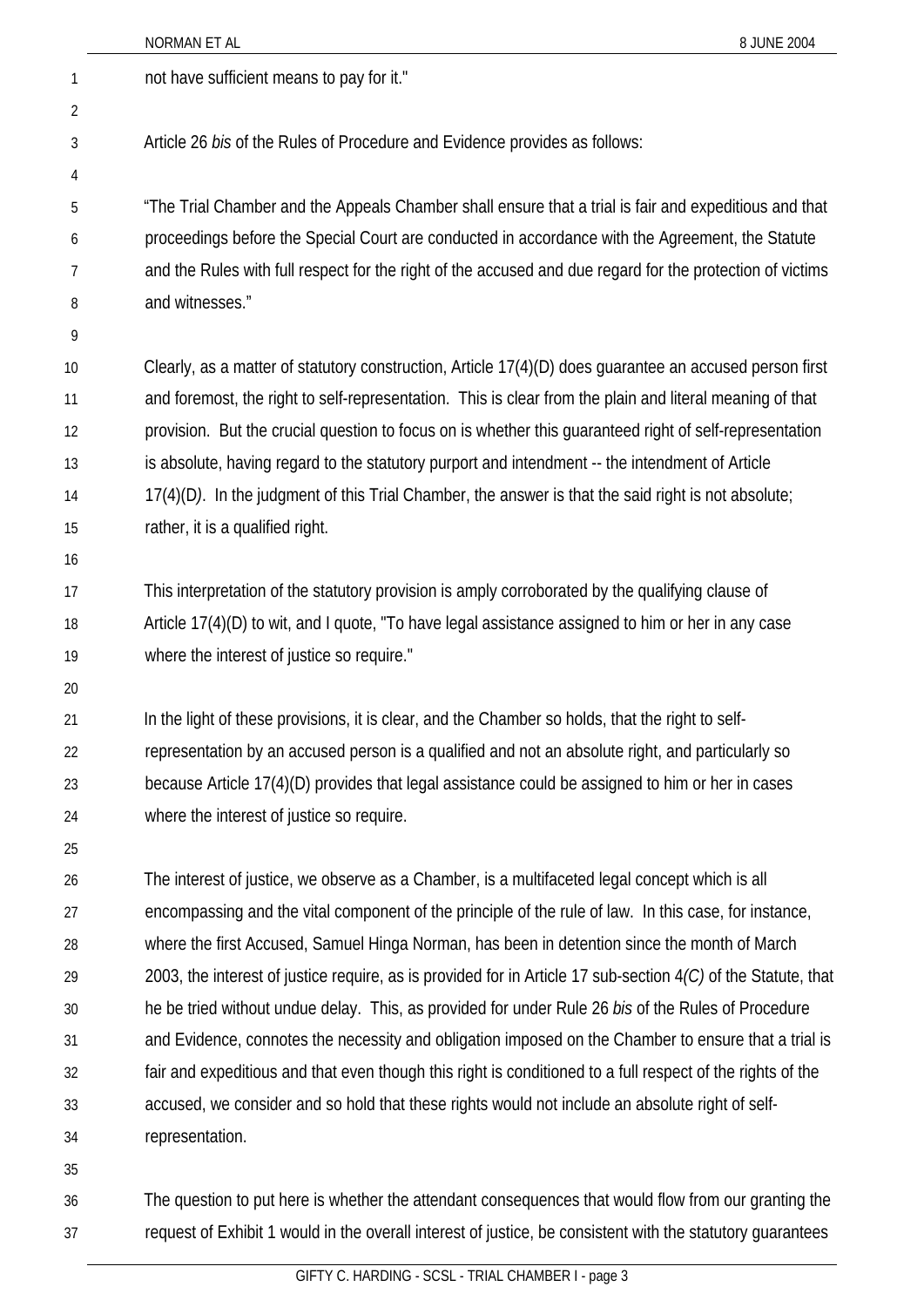to a fair and expeditious trial to be reserved by this Court to the Accused, particularly where as in this case, his detention has been as long as over one year. 1 2

4 5 6 7 8 9 10 In answering this question, a number of issues need to be addressed. The first Accused is jointly indicted with two others, who our records show neither understand nor speak the English language. For this reason, they require a permanent translator from English to *Mende* and vice-versa, of course, in due course, for the Chamber. Each of these two accused persons has a legal team to represent them. If the application in Exhibit 1 were granted, this would have the potential to negatively impact on the fairness and expeditiousness of the trial of these co-accused persons given the complexities and intricacies of the judicial process, and considering the gravity of the alleged crimes.

11

3

12 13 14 15 16 17 18 We are of the opinion, and do state here, that the first Accused cannot and, indeed, should not be allowed to exercise this qualified right to self-representation to the detriment of the rights of his coaccused to a fair and expeditious trial. Besides, even if he were credited with the capability of conducting his defence, it would require long adjournments to enable make any meaning out of the numerous and intricate documents, some of them redacted, arising from disclosures and elsewhere, which has hitherto been handled in a professional manner by counsel whose services he is seeking to terminate.

19

20 21 22 23 24 In the same vein, we find that any new counsel for the first Accused, whoever he may be, will likely suffer from the same handicap and would of course and of necessity, seek adjournment for preparation; a sure and certain contingency that would unavoidable occasion a delay of the proceedings which we as a Chamber have a duty to prevent because of the limited time span of this Court.

25

26 27 28 29 30 31 32 33 On the case law, and in deliberating on this matter, the Chamber has addressed this same issue that was at stake in the case of the *Prosecutor vs. Slobodan Milosevic*, in the International Criminal Tribunal for former Yugoslavia. In that case, Milosevic asserted the right to self-representation from the onset -- from the outset. Samuel Hinga Norman, the first Accused, on the contrary, is asserting this same right as lately as on the first day of his trial after over a year in pre-trial detention, defended by a legal team composed of learned lead counsel, Mr. Jenkins-Johnston and subsequently, Mr. Sulaiman Tejan-Sie, who has represented him at his request from the 17th of March 19 -- 2003 in Bonthe Island, up to the 3rd of June 2004 when Exhibit 1 surfaced in these proceedings.

34

35 36 37 In fact, the Trial Chamber of the ICTY stated that it was satisfied that Milosevic, who had clearly and unequivocally informed the court from the outset that he did not want to be represented by defence counsel, was competent to exercise the right to defend himself in person even though the Trial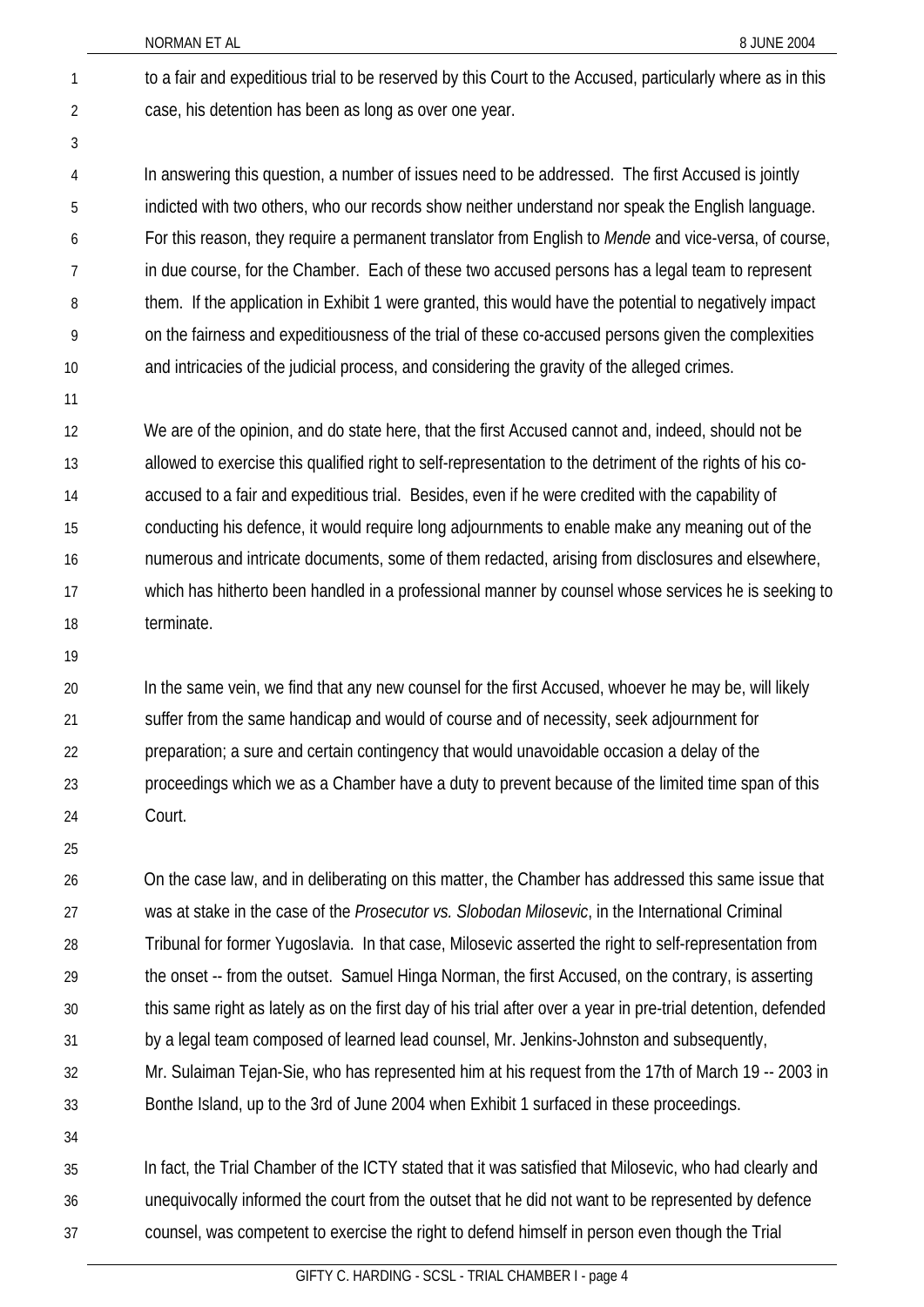|    | NORMAN ET AL<br>8 JUNE 2004                                                                                 |
|----|-------------------------------------------------------------------------------------------------------------|
| 1  | Chamber held in that case as well that this right is not absolute.                                          |
| 2  |                                                                                                             |
| 3  | The distinction between these two cases is that whilst Milosevic is being tried separately and alone,       |
| 4  | Hinga Norman is being tried with two accused persons. In addition to this, whilst Milosevic indicated       |
| 5  | his option for self-representation from the outset as soon as he was transferred to the custody of the      |
| 6  | ICTY, Hinga Norman did this only on the 3rd of June 2004, in fact, on the date which had, with his          |
| 7  | consent, been fixed for the commencement of his trial, to invoke and exercise this same statutory           |
| 8  | right.                                                                                                      |
| 9  |                                                                                                             |
| 10 | The task, therefore, of properly assuming the mantle of conducting his defence could turn out to be         |
| 11 | difficult, onerous and exacting, if not impossible, and would necessarily result in unnecessarily           |
| 12 | prolonging these proceedings.                                                                               |
| 13 |                                                                                                             |
| 14 | In the Milosevic case, the Chamber, in addition to holding that the right to self-representation is not     |
| 15 | absolute, also held that there may be circumstances where it is in the interest of justice, as is in our    |
| 16 | opinion the case here, to appoint counsel. The court then proceeded to appoint three <i>amicus curia</i> to |
| 17 | cater for Milosevic's interest and his procedural links with the Tribunal.                                  |
| 18 |                                                                                                             |
| 19 | In the case of the Prosecution vs. Vojislav Seselj, the Accused, a professor of law at the University of    |
| 20 | Belgrade, surrendered himself to the ICTY. When legal assistance was offered him, he turned it down         |
| 21 | and stated from the outset that he would defend himself.                                                    |
| 22 |                                                                                                             |
| 23 | The prosecution filed a motion requesting an order for the trial chamber -- from the trial chamber that     |
| 24 | defence counsel be assigned to him. The trial chamber dismissed the motion, recognised the                  |
| 25 | accused's right to self-representation, but at the same time, decided to appoint a stand-by counsel to      |
| 26 | cater for his eventual legal needs and to coordinate these needs with the institutional obligations of      |
| 27 | the Court to ensure that the overall interest of justice prevailed, thereby confirming once again that the  |
| 28 | statutory rights of self-representation is not absolute.                                                    |
| 29 |                                                                                                             |
| 30 | In that context, it is useful to consider the established procedure adopted in the United States of         |
| 31 | appointing stand-by counsel by the court. The Supreme Court in this regard, approved the                    |
| 32 | appointment of stand-by counsel and discussed the role of such a counsel in its decision in the case        |
| 33 | of Mckaskle vs. Wiggins, where the accused was permitted to proceed pro se, but the trial court             |
| 34 | appointed a stand-by counsel to assist him. And in this case, the Supreme Court had this to say -- I        |
| 35 | mean, the Supreme Court of the United States of America, and I quote: "Accordingly, we make                 |
| 36 | explicit today what is already explicit in <i>Feretta</i> : a defendant Sixth Amendment rights to           |
| 37 | self-representation are not violated when a trial judge appoints a stand-by counsel even over the           |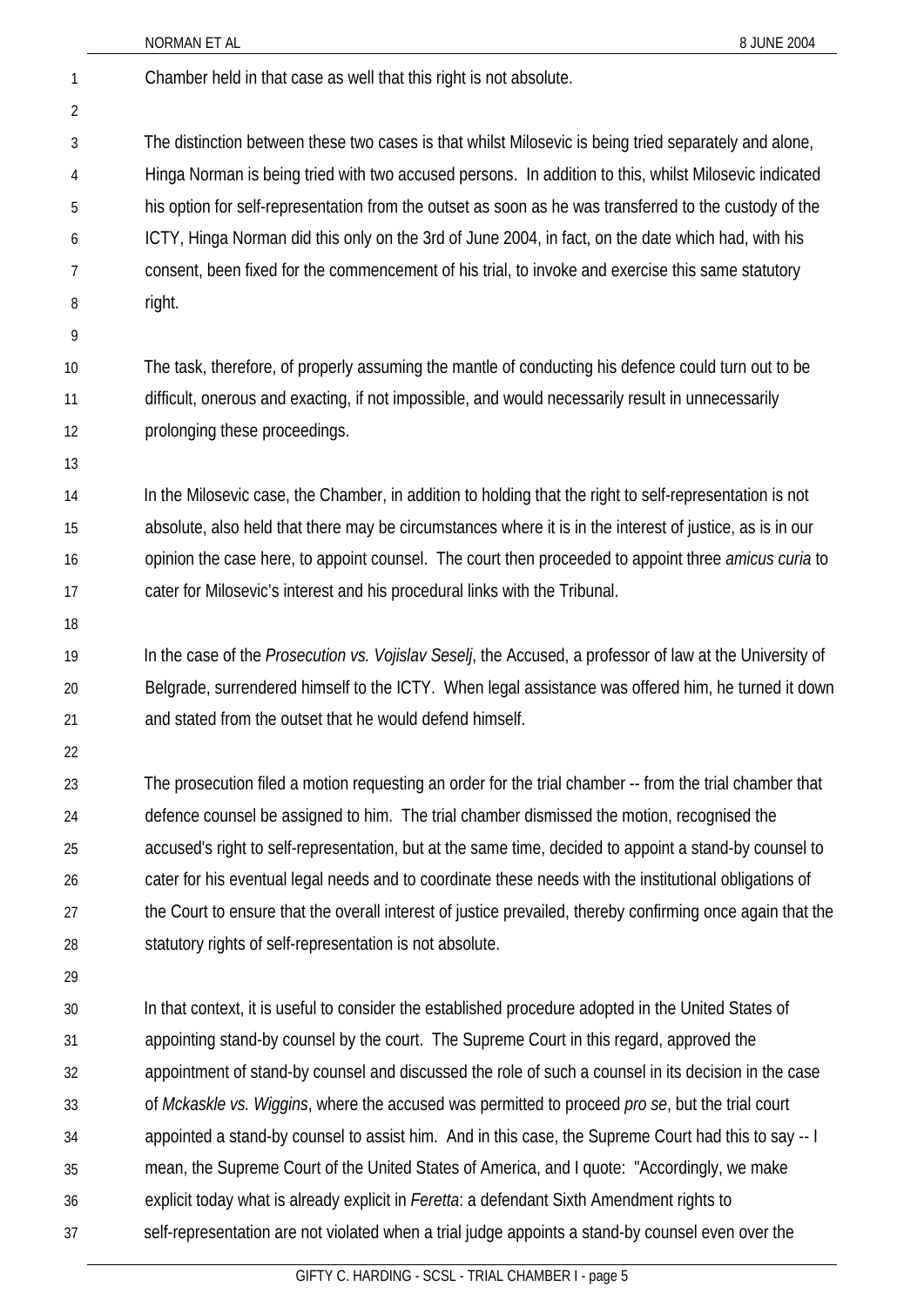| NORMAN ET AL |  |
|--------------|--|
|              |  |

|                | NORMAN ET AL<br>8 JUNE 2004                                                                                   |
|----------------|---------------------------------------------------------------------------------------------------------------|
| 1              | defendant's objection, to relieve the judge the need to explain and enforce basic rules of courtroom          |
| $\overline{2}$ | protocol, or to assist the defendant in overcoming routine obstacles that stand in the way of the             |
| 3              | defendant's achievements of his own clearly indicated goals.                                                  |
| 4              |                                                                                                               |
| 5              | "Participation," the court said, "by counsel to steer a defendant through the basic procedures of trial is    |
| 6              | permissible, even in the unlikely event that it somewhat undermines the pro se defendant's                    |
| 7              | appearance of control over the Defence."                                                                      |
| 8              |                                                                                                               |
| 9              | The role of defence counsel, it has been stated and as we do observe as a Chamber here, is                    |
| 10             | institutional and is meant to serve not only the interest of his client, but those of the court and the       |
| 11             | overall interest of justice. This is why we are strongly of the opinion that the action by the -- by the      |
| 12             | first Accused to relieve his counsel of their judicial duty of defending him on the date of his trial and on  |
| 13             | the grounds of a right which he enjoys under the Statute, should be viewed or endorsed with a lot of          |
| 14             | caution.                                                                                                      |
| 15             |                                                                                                               |
| 16             | In the case of the <i>Prosecution vs. Barayagwiza</i> , the Trial Chamber of the International Criminal       |
| 17             | Tribunal of Rwanda held that counsel is assigned and not appointed. And, in the view of the                   |
| 18             | Chamber, this does not only entail obligations towards the client, but also implies that he represents        |
| 19             | the interest of the Tribunal to ensure that the Accused receives a fair trial.                                |
| 20             |                                                                                                               |
| 21             | In arriving at this conclusion, we are guided in our -- in our opinion by the decision of Honourable          |
| 22             | Judge Reinhardt in the case of <i>Farhad vs. The United States</i> where he said that, "the permitting of     |
| 23             | self-representation, regardless of the consequences, threatens to direct criminal trials from their           |
| 24             | clearly defined purpose of providing a fair and reliable determination of guilt or innocence." The            |
| 25             | learned judge observed that "a defendant could not waive his right to a fair trial and that this right        |
| 26             | implicates not only the interest of the Accused, but also the institutional interest of the judicial system." |
| 27             |                                                                                                               |
| 28             | As far as the factors to be considered in the determination of this issue are concerned, the philosophy       |
| 29             | of this Chamber on this crucial issue compels us to factor into the equation certain critical issues;         |
| 30             | namely, the right of the -- of counsel which is statutorily guaranteed by Article 17(4)(D) of our Statute,    |
| 31             | is predicated upon the notion that representation by counsel is an essential and necessary                    |
| 32             | component of a fair trial. The right --                                                                       |
| 33             |                                                                                                               |
| 34             | Two, the right to counsel relieves the trial judge of the burden to explain and enforce basic courtroom       |
| 35             | protocol, and to assist the Accused in overcoming routine and regular legal obstacles which the               |

36 37 accused may encounter if he represents himself. For the court, to our mind, is supposed to remain the arbiter in the adversarial context and in the context of his participation in these proceedings.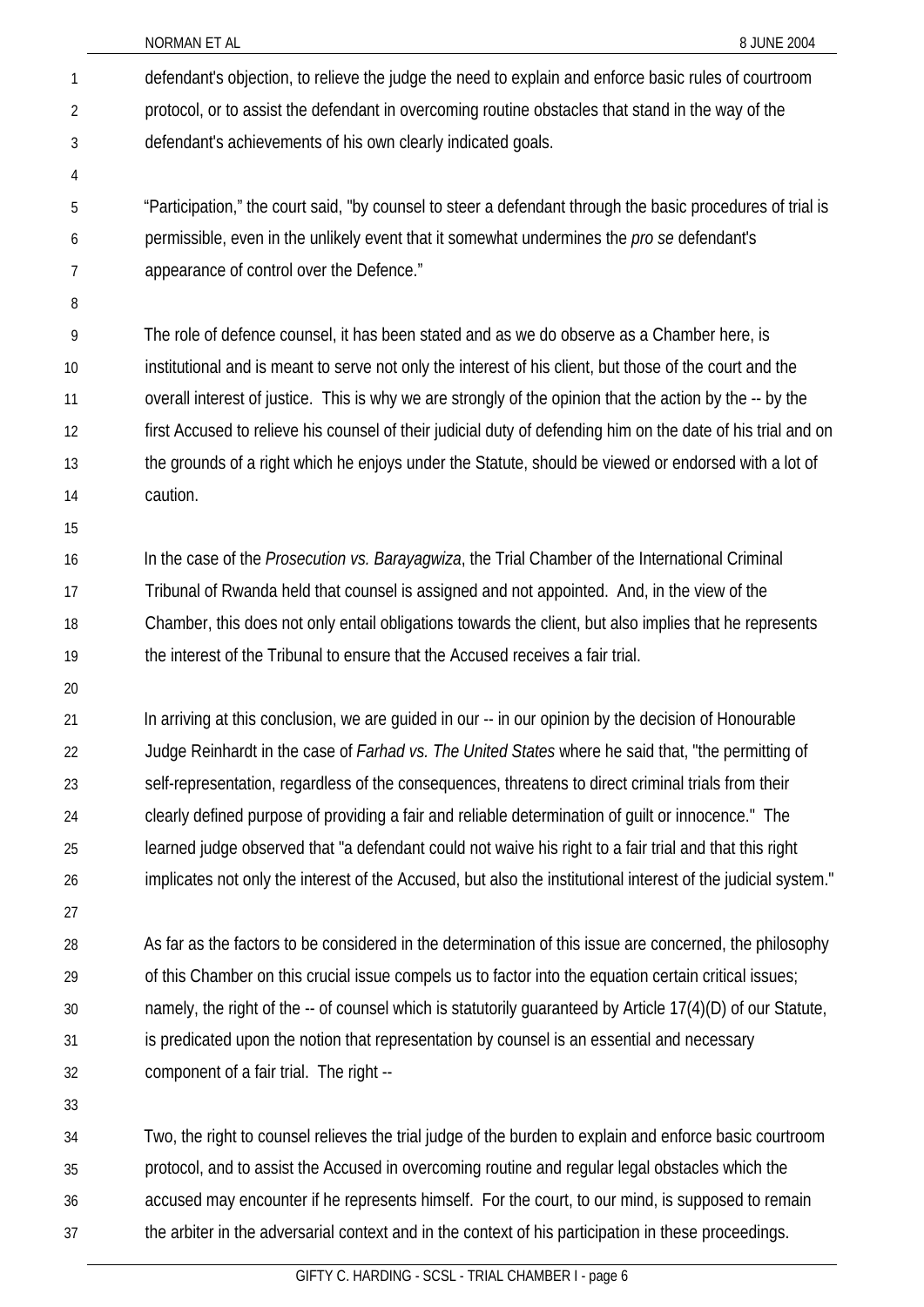NORMAN ET AL 8 JUNE 2004

| 1              | Three, given the complexity of the trial in the present case, it cannot be denied that a joint trial of such |
|----------------|--------------------------------------------------------------------------------------------------------------|
| $\overline{2}$ | magnitude, having regard to the gravity of the offences charged, and considering the number of               |
| 3              | witnesses to be called by the Prosecution and the Defence, make for a trial fraught with a high              |
| 4              | potential of complexities and intricacies typical of evolving international criminal law.                    |
| 5              |                                                                                                              |
| 6              | Four, there is also the public interest, the national and international, in the expeditious completion of    |
| $\overline{7}$ | the trial. And, furthermore, there is the high potential for further disruption to the Court's timetable and |
| 8              | calendar which we are already witnessing in this case. In fact, two Prosecution witnesses who the            |
| 9              | Chamber insisted should testify on the 3rd of June after the opening statement and ceremonies were           |
| 10             | taken back into the protection unit without achieving this objective.                                        |
| 11             |                                                                                                              |
| 12             | Given the limited mandate of the Court, this creates a serious cause for concern as far as our               |
| 13             | calendar is concerned.                                                                                       |
| 14             |                                                                                                              |
| 15             | When all these factors are taken into consideration and we, individually and cumulatively, for               |
| 16             | purposes of determining the present matter, the Chamber is of the opinion, and without in any way            |
| 17             | seeking to contest the existence of the said right of self-representation, which to us is qualified and      |
| 18             | not absolute, that there is certainly -- that this is certainly not a proper case where the accused          |
| 19             | person's request to exercise this right to self-representation should be considered without                  |
| 20             | qualifications or preconditions.                                                                             |
| 21             |                                                                                                              |
| 22             | We take this stand because we foresee that granting the request in Exhibit 1 without preconditions           |
| 23             | could lead to certain procedural difficulties in the conduct of his trial, which could lead to an injustice. |
| 24             |                                                                                                              |
| 25             | In this regard, we would like to affirm that the Trial Chamber cannot allow the integrity of its             |
| 26             | proceedings to be tarnished or perceived in a manner that is not in conformity with the aspirations of       |
| 27             | the norms of the judicial process. As a matter of law, it is our duty as a Chamber at all times to           |
| 28             | protect the integrity of the proceedings before us and to ensure that the administration of justice is not   |
| 29             | brought into disrepute. This we can achieve by ensuring amongst other things that persons who are            |
| 30             | accused and indicted for serious offences such as these are properly represented by counsel as this          |
| 31             | would safeguard the overall interest of justice and ensure that the rule of law is upheld.                   |
| 32             |                                                                                                              |
| 33             | It was decided in the case of " <i>Croissant vs. Germany</i> by the European Court of Human Rights, that it  |
| 34             | is for the court to decide whether the interest of justice require that the accused be defended by           |
| 35             | counsel appointed by him -- by them. When appointing counsel the national court must certainly have          |
| 36             | regard to the defendant's wishes. However, they can override those wishes when there are relevant            |
| 37             | and sufficient grounds for holding that this is necessary in the interest of justice.                        |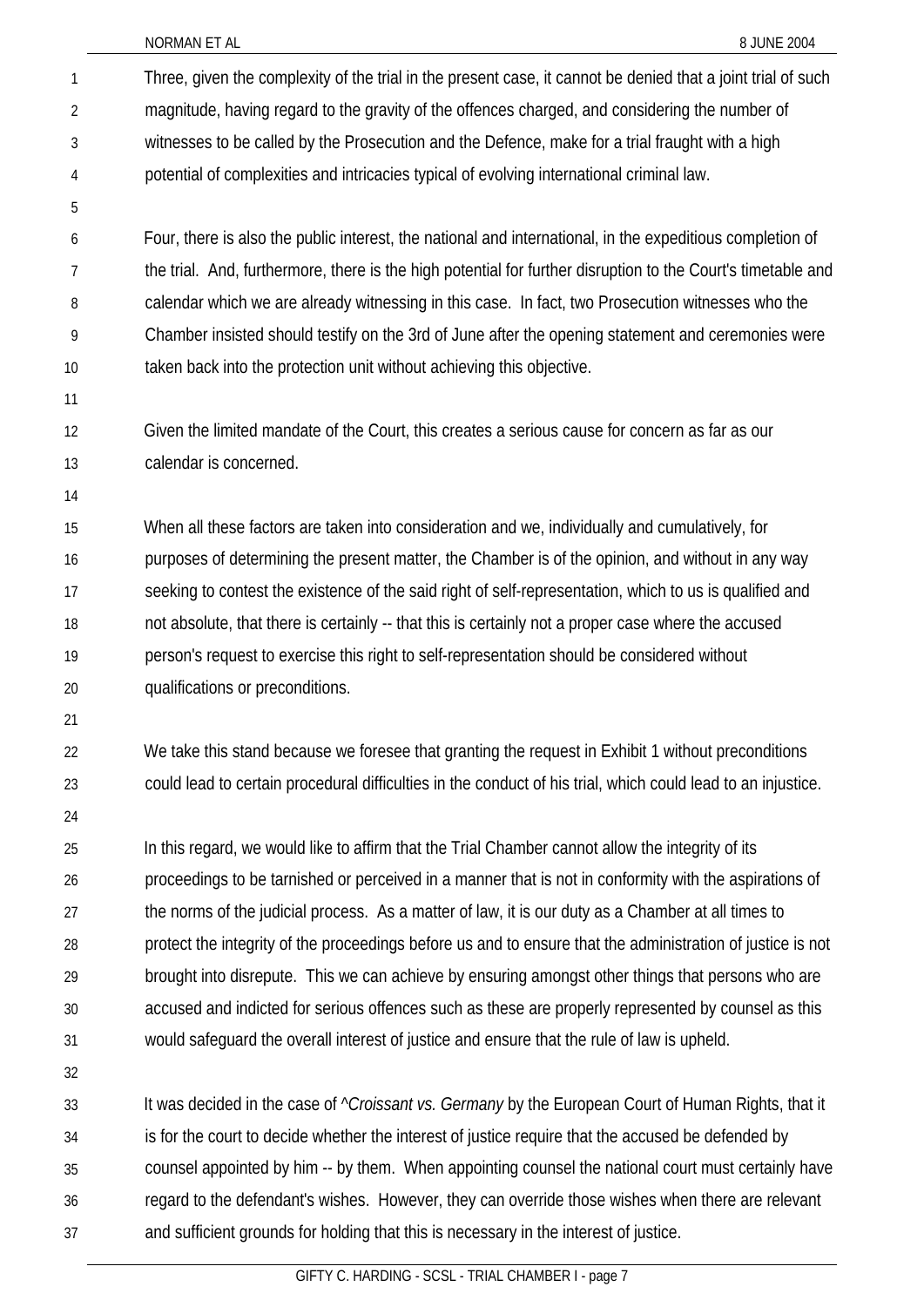|                | NORMAN ET AL<br>8 JUNE 2004                                                                                 |
|----------------|-------------------------------------------------------------------------------------------------------------|
| 1              | We hold that the first Accused has a right to self-representation, but that such a right, being qualified   |
| $\overline{2}$ | and not absolute, could, in the light of certain circumstances, be derogated, should the interest of        |
| 3              | justice so dictate.                                                                                         |
| 4              |                                                                                                             |
| 5              | To this end, and having regard to all the preceding factors articulated for purposes of determining this    |
| 6              | application, we rule and order as follows:                                                                  |
| 7              |                                                                                                             |
| 8              | That a right, the right to self-representation, solicited in this case by the first Accused, Samuel Hinga   |
| 9              | Norman, can only be exercised with the assistance of counsel to be assigned to the trial in whatever        |
| 10             | capacity they are assigned or designated, stand-by or otherwise, without prejudice to the Registrar's       |
| 11             | discretion to designate, if the first Accused so expresses this desire, members of his former Defence       |
| 12             | team, and this in accordance with the provision of Article 17(4)(D) of the Statute of the Special Court,    |
| 13             | the Rules of Procedure and Evidence of the Special Court and the provisions for the Directive for the       |
| 14             | Assignment of Counsel promulgated by the Registrar of the Special Court on the 3rd of October 2003.         |
| 15             |                                                                                                             |
| 16             | This matter stands adjourned to Thursday, the 10th of June 2004 at 10:00 a.m. for hearing.                  |
| 17             |                                                                                                             |
| 18             | We order that these orders that we have made be carried out immediately.                                    |
| 19             |                                                                                                             |
| 20             | Done at Freetown, this 8th day of June 2004, and signed by judges who compose this Chamber.                 |
| 21             |                                                                                                             |
| 22             | I would like to go out of the -- the ordinary to invite the first Accused, if he has any ideas or any       |
| 23             | comments that he has to make only on the finding of the Court on the representation which is likely to      |
| 24             | be composed following this decision. Mr. Norman, would you -- do you have any comment to make               |
| 25             | please?                                                                                                     |
| 26             | <b>ACCUSED NORMAN:</b>                                                                                      |
| 27             | Your Honour, yes, I do, and I would want to state this fact, that the right of self defence has no          |
| 28             | qualification whatsoever relative to --                                                                     |
| 29             | MR. PRESIDENT:                                                                                              |
| 30             | Mr. Norman, Mr. Norman, Mr. Norman, I would like to draw your attention immediately to the fact that        |
| 31             | this Court has made a ruling, and this is not the right place for you to contest that ruling. Do you -- the |
| 32             | Court wants to know, do you have any comments on the sort of representation that you would like to          |
| 33             | put in place, following the order of this Court?                                                            |
| 34             |                                                                                                             |
| 35             | We don't want to listen to you. The Court does not want to hear you on the validity of the decision. I      |
| 36             | mean, it is your opinion to think the way you are thinking, but this is not the forum for it, Mr. Norman.   |
| 37             | So can you give us -- can you share with us, you know, your impressions or your ideas on how you            |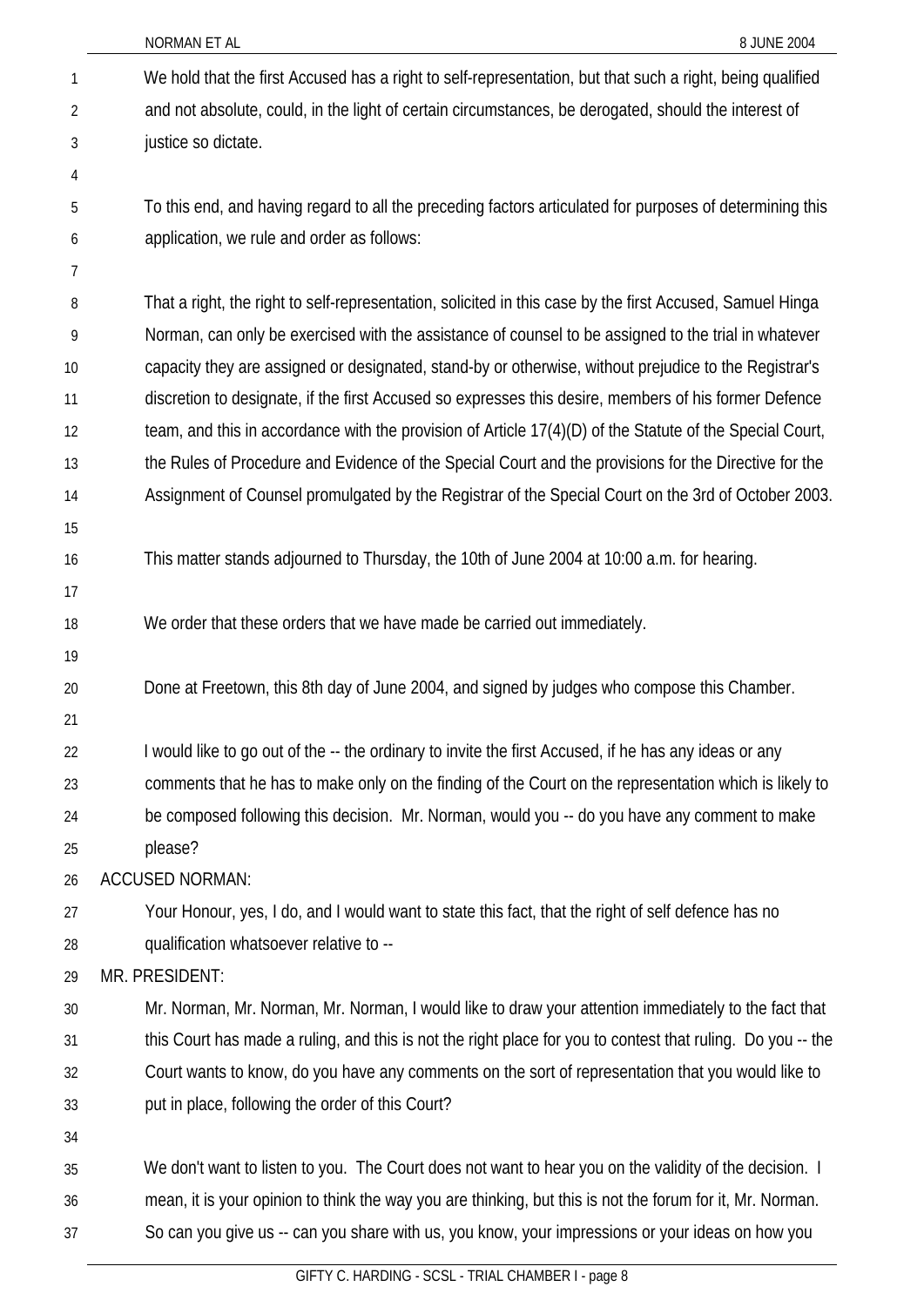|                | 8 JUNE 2004<br>NORMAN ET AL                                                                                 |
|----------------|-------------------------------------------------------------------------------------------------------------|
| 1              | think that this decision will impact on the conduct of your trial?                                          |
| $\overline{2}$ | <b>ACCUSED NORMAN:</b>                                                                                      |
| 3              | My Lord, I seem to be in a difficulty having been asked to comment and having been square jacketed          |
| 4              | not to say anything. But this much I will say that I exercise my right. I respect your ruling. Even in      |
| 5              | exercising my right, I want to extend my very much -- very high appreciation to Your Lordships, but to      |
| 6              | emphasise that in refusing my right, it will only render me that I will no representation and, as a result, |
| 7              | I will prefer to be put in my cell and let the Court go ahead and render justice, and I will not appear     |
| 8              | since I have been denied the right of defence.                                                              |
| 9              | MR. PRESIDENT:                                                                                              |
| 10             | Thank you, Mr. Norman. You can sit down, please.                                                            |
| 11             | <b>ACCUSED NORMAN:</b>                                                                                      |
| 12             | Thank you.                                                                                                  |
| 13             | MR. PRESIDENT:                                                                                              |
| 14             | As we indicated, this matter is adjourned to the 10th of June 2001 (sic) for hearing. And on this note,     |
| 15             | the matter is adjourned and the Court will rise. Court rises.                                               |
| 16             | (Court adjourned at 1052H)                                                                                  |
| 17             | (Pages 1 to 9 by Gifty C. Harding)                                                                          |
| 18             |                                                                                                             |
| 19             |                                                                                                             |
| 20             |                                                                                                             |
| 21             |                                                                                                             |
| 22             |                                                                                                             |
| 23             |                                                                                                             |
| 24             |                                                                                                             |
| 25             |                                                                                                             |
| 26             |                                                                                                             |
| 27<br>28       |                                                                                                             |
| 29             |                                                                                                             |
| 30             |                                                                                                             |
| 31             |                                                                                                             |
| 32             |                                                                                                             |
| 33             |                                                                                                             |
| 34             |                                                                                                             |
| 35             |                                                                                                             |
| 36             |                                                                                                             |
| 37             |                                                                                                             |
|                |                                                                                                             |